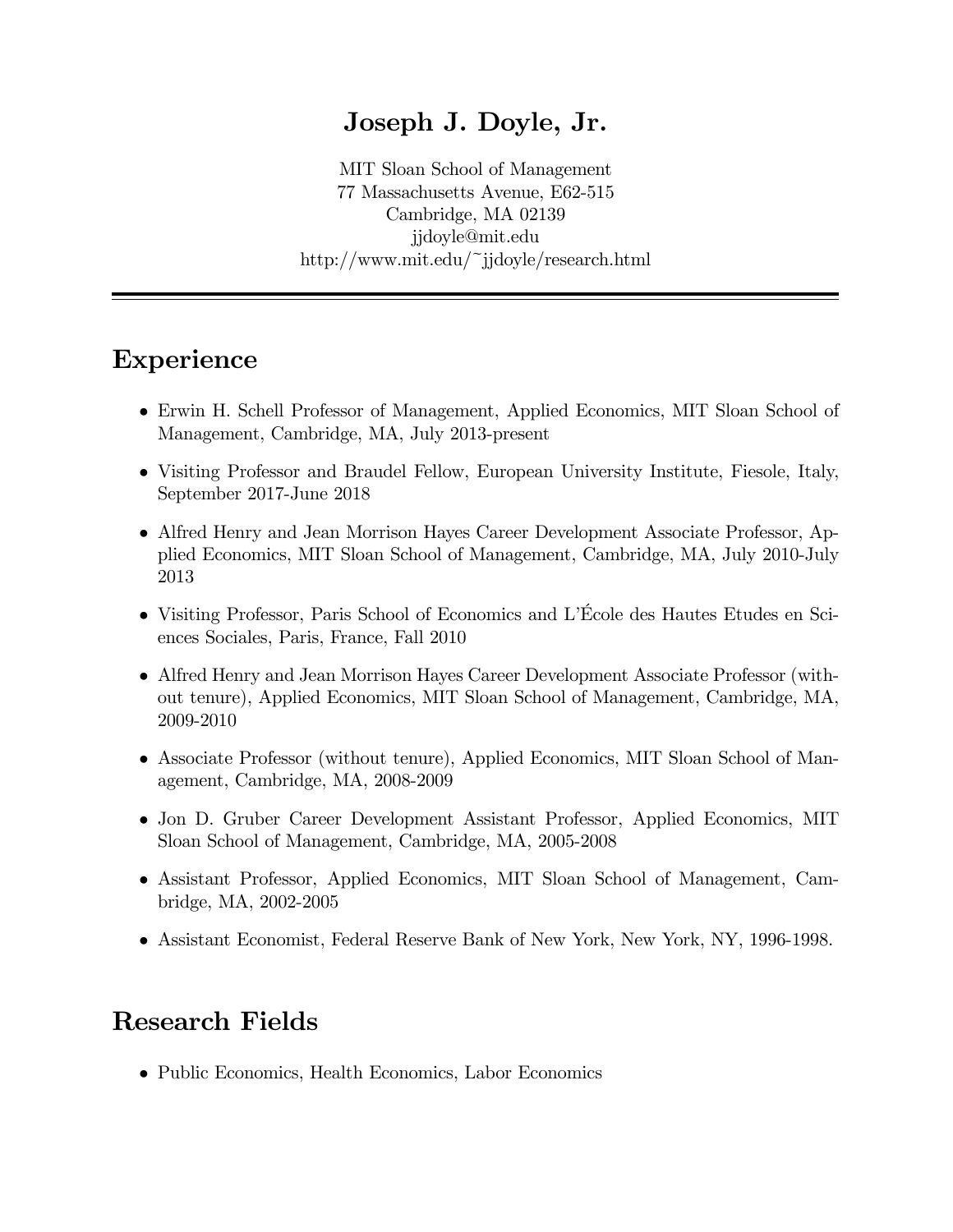# Education

- University of Chicago, Department of Economics, Ph.D. 1998-2002. Fields: Econometrics, Public Sector
- New York University, Courant Institute of Mathematical Sciences, non-degree program. September 1997-May 1998.
- Cornell University, B.S. (with honors). 1992-1996

# Publications

## Journal Articles

"The impact of Healthcare IT on clinical quality, productivity and workers" (with Ari Bronsoler and John Van Reenen). Annual Review of Economics forthcoming.

"Health Care Hotspotting  $\overline{A}$  Randomized, Controlled Trial" (with Amy Finkelstein, Annetta Zhou, and Sarah Taubman). New England Journal of Medicine 381. 2020: 152-162.

 Finalist for the 2021 National Institute for Health Care Management Health Care Research Award

"Causal Effects of Foster Care: An Instrumental-Variables Approach." Children and Youth Services Review. 2013. 35(7): 1143-1151.

"Birth Order and Delinquency: Evidence from Denmark and Florida" (with Sanni Breining, David Figlio, Krzysztof Karbownik, and Jeffrey Roth). The Journal of Labor Economics 38(1). 2020: 95-142.

"Evaluating Measures of Hospital Quality" (with John Graves and Jonathan Gruber). Review of Economics and Statistics 101(5). 2019: 841-852.

"Clinical decision support for high-cost imaging: A randomized clinical trial" (with Sarah Abraham, Laura Feeney, Sarah Reimer, and Amy Finkelstein). Plos One. 14(3). 2019.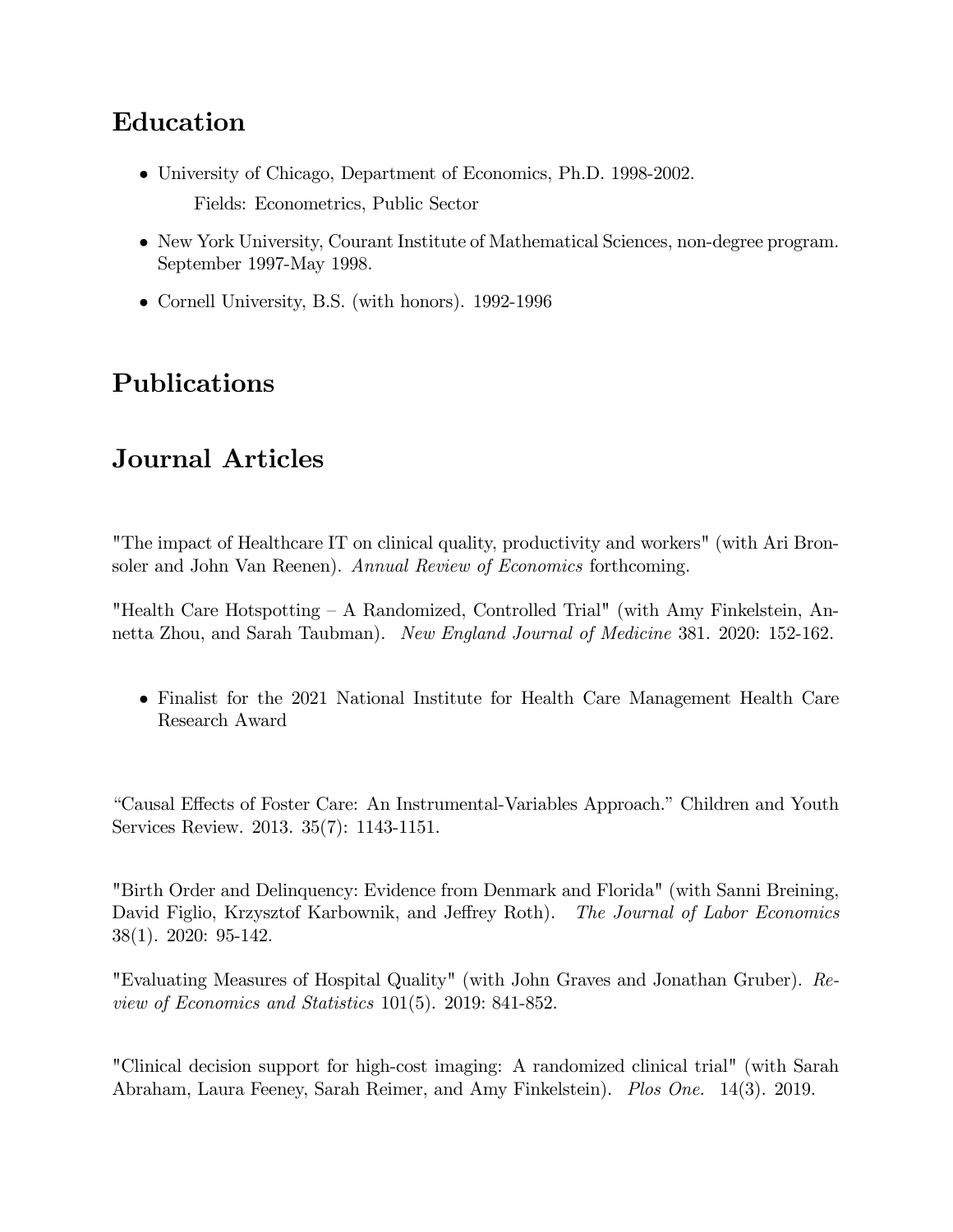"Economics of Child Protection: Maltreatment, Foster Care & Intimate-Partner Violence." (with Anna Aizer). Annual Review of Economics. 2018.

"Uncovering waste in US healthcare: Evidence from ambulance referral patterns. (with John Graves and Jonathan Gruber) Journal of Health Economics 54, July 2017: 25-39.

"Juvenile Incarceration and Adult Outcomes: Evidence from Randomly-Assigned Judges." (with Anna Aizer) Quarterly Journal of Economics 130(2). 2015: 759-803..

• Winner of the 2014 National Council on Crime and Delinquency Baird Award for Outstanding Applied Research

"Measuring Returns to Hospital Care: Evidence from Ambulance Referral Patterns." (with John Graves, Jonathan Gruber, and Samuel Kleiner) Journal of Political Economy. 123(1) February 2015: 170-214.

• Finalist for the 2016 National Institute for Health Care Management Health Care Research Award

"Causal Effects of Foster Care: An Instrumental-Variables Approach." Children and Youth Services Review. 2013. 35(7): 1143-1151.

"After Midnight: A Regression Discontinuity Design in Length of Postpartum Hospital Stays." (with Douglas Almond) *American Economic Journal: Economic Policy* 3(3). August 2011: 1-34.

• Finalist for the 2012 National Institute for Health Care Management Health Care Research Award

"Returns to Local-Area Healthcare Spending: Using Health Shocks to Patients far from Home." American Economic Journal: Applied Economics. 3(3). July 2011: 221-243.

"Returns to Physician Human Capital: Analyzing Patients Randomized to Physician Teams." (with Todd Wagner & Steven Ewer) Journal of Health Economics 29(6). December 2010: 866-882.

• Winner of the 2011 KPMG Convention on Health Analysis and Management Prize for the "Best Publication of the Year in Health Economics"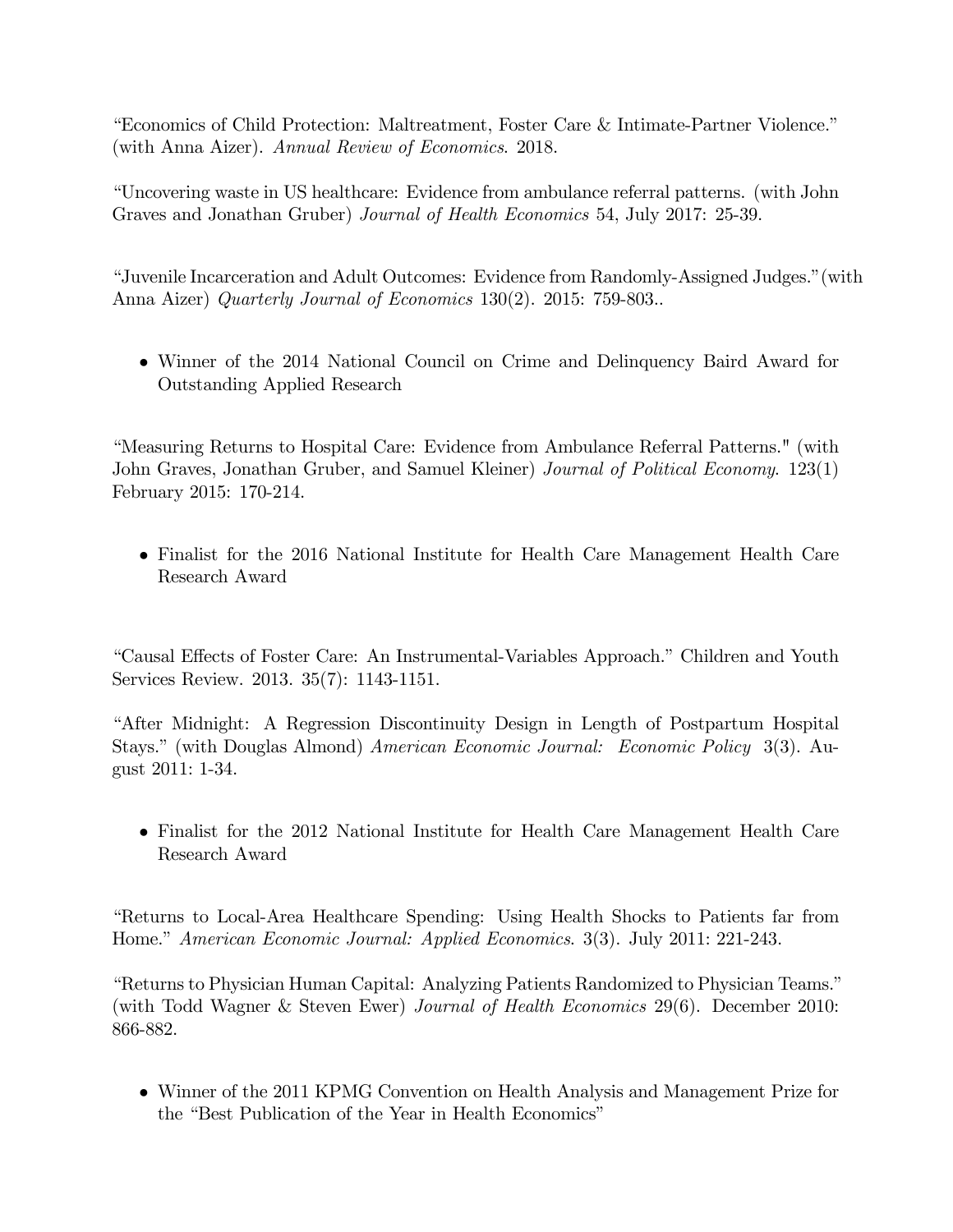"Evaluating the Effectiveness of Child Safety Seats and Seat Belts for Injury Prevention among 2-6 year olds in Motor Vehicle Crashes." (with Steven Levitt) Economic Inquiry. 48(3). July 2010:  $521-536$ .

"Estimating Marginal Returns to Medical Care: Evidence from Low-Birthweight Infants." (with Douglas Almond, Amanda Kowalski, and Heidi Williams) Quarterly Journal of Eco*nomics.* 125(2). May 2010: 591-634.

- Winner of the 2011 Garfield Economic Impact Award
- Winner of the 2010 HCUP Outstanding Article of the Year Award

"Edgeworth Cycles Revisited." (with Erich Muehlegger & Krislert Samphantharak) Energy *Economics.* 32(3). May 2010: 651-660.

"Child Protection and Adult Crime: Using Investigator Assignment to Estimate Causal Effects of Foster Care." Journal of Political Economy. 116(4). August 2008: 746-770.

"\$2.00 Gas! Studying the Effects of Gas Tax Moratorium Across State Borders." (with Krislert Samphantharak) Journal of Public Economics. April 2008.

"Child Protection and Child Outcomes: Measuring the Effects of Foster Care." American *Economic Review.* 97(5). December 2007: 1583-1610.

"The Market for Foster Care: An Empirical Study of the Impact of Foster Care Subsidies." (with H. Elizabeth Peters) Review of Economics of the Household. 5(4). December 2007: 329-351.

"Can't Buy Me Love? Estimating the Effects of a Change in the Cost of Caring for Related Children." *Journal of Public Economics.* 91. February 2007: 281-304.

"Health Insurance, Treatment, and Outcomes: Using Auto Accidents as Health Shocks." Review of Economics and Statistics. 87(2). May 2005: 256-270.

# **Other Publications**

Economics of Child Wellbeing (with Anna Aizer). In Ben-Arieh, Asher, Casas, Ferran, Frones, Ivar. and Korbin, Jill E. (Eds.) 2013. *Handbook of Child Well-Being. Theories*, Methods and Policies in Global Perspective. Dorcrecht: Springer.

"The Role of Hospital Heterogeneity in Measuring Marginal Returns to Medical Care: A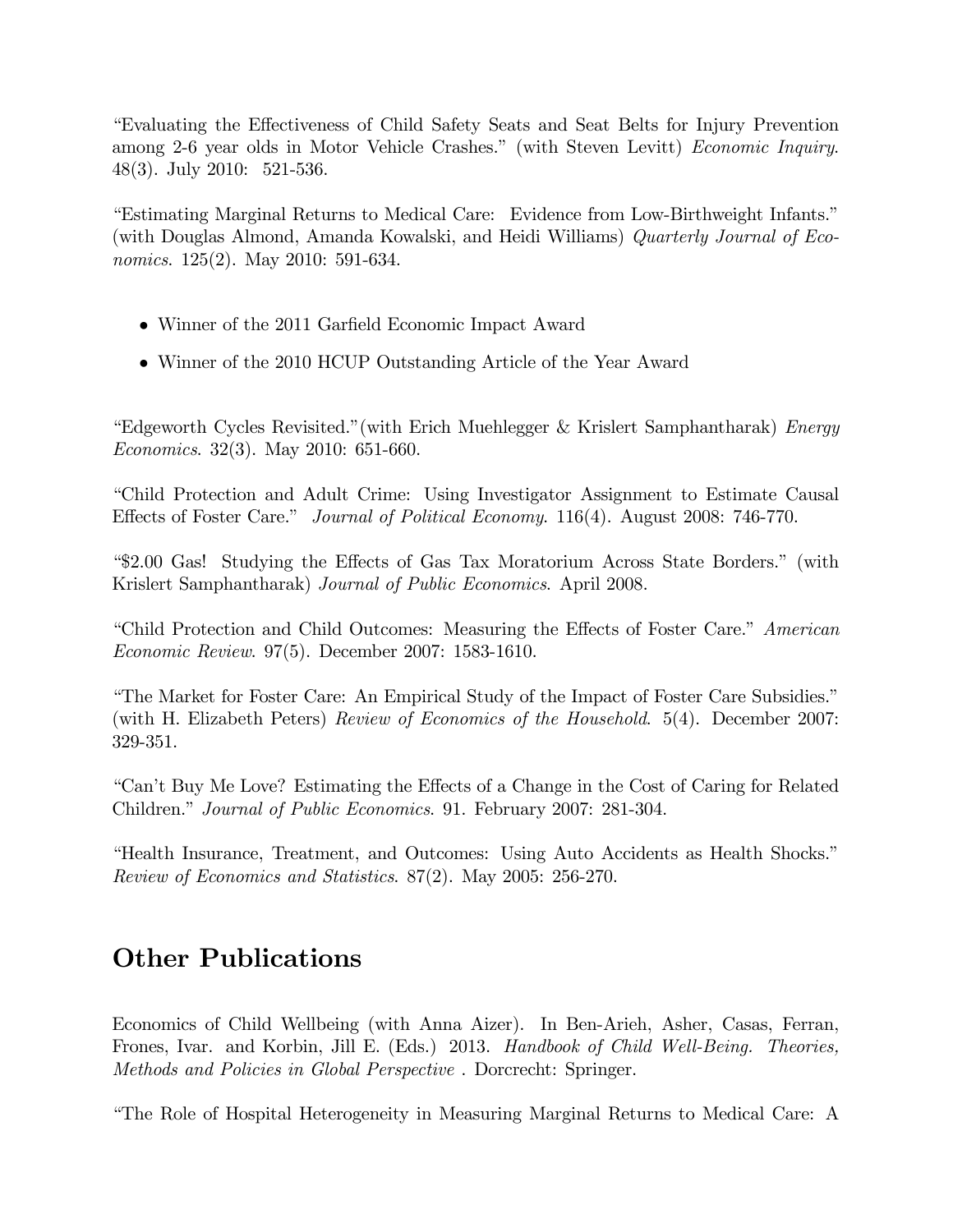Reply to Barreca, Guldi, Lindo, and Waddell.î (with Douglas Almond Amanda Kowalski, and Heidi Williams) Quarterly Journal of Economics. 126(4). 2011: 2125-2131.

ìDoes Lifeline Banking Assist the Unbanked?î (with Jose Lopez and Marc Saidenberg). Current Issues in Economics and Finance. FRBNY: June 1998.

London's Size and Diversity: The Advantage in a Competitive World. (Joint with Peter Bancroft, Stephen Glaister, David Kennedy, and Tony Travers). London: Corporation of London. January 1996.

#### Working Papers

"Legal Aid in Child Welfare: Evidence from an Experimental Design of Mi Abogado" (with Ryan Cooper and Andres Hojman). Working Paper. April 2022

ìDo Higher-Priced Hospitals Deliver Higher-Quality Care?î(with Zack Cooper, John Graves and Jonathan Gruber). NBER Working Paper. No. 29809. February 2022

"Physician Group Ináuences on Treatment Intensity and Health: Evidence from Physician Switchers" (with Becky Staiger). NBER Working Paper. No. 29613. January 2022

"Economics of Foster Care" (with Anthony Bald, Max Gross, and Brian Jacob). August 2021.

"Informing patients that they are at high risk for serious complications of viral infection increases vaccination rates." (with Maheen Shermohammed, Amir Goren, Alon Lanyado, Rachel Yesharim, Donna M. Wolk, Michelle N. Meyer, and Christopher F. Chabris" medRxiv 2021.02.20.21252015.

ìPhysician Characteristics and Patient Survival: Evidence from Physician Availability.î NBER Working Paper 27458. July 2020.

#### Popular Press

Work featured in: USA Today (front page), New York Times, New York Times Magazine, New Yorker, Wall Street Journal, Washington Post, Washington Times, LA Times, Boston Globe, Hartford Courant, etc.

"A Way to Help on Health Insurance" Washington Post Op-Ed. October 29, 2004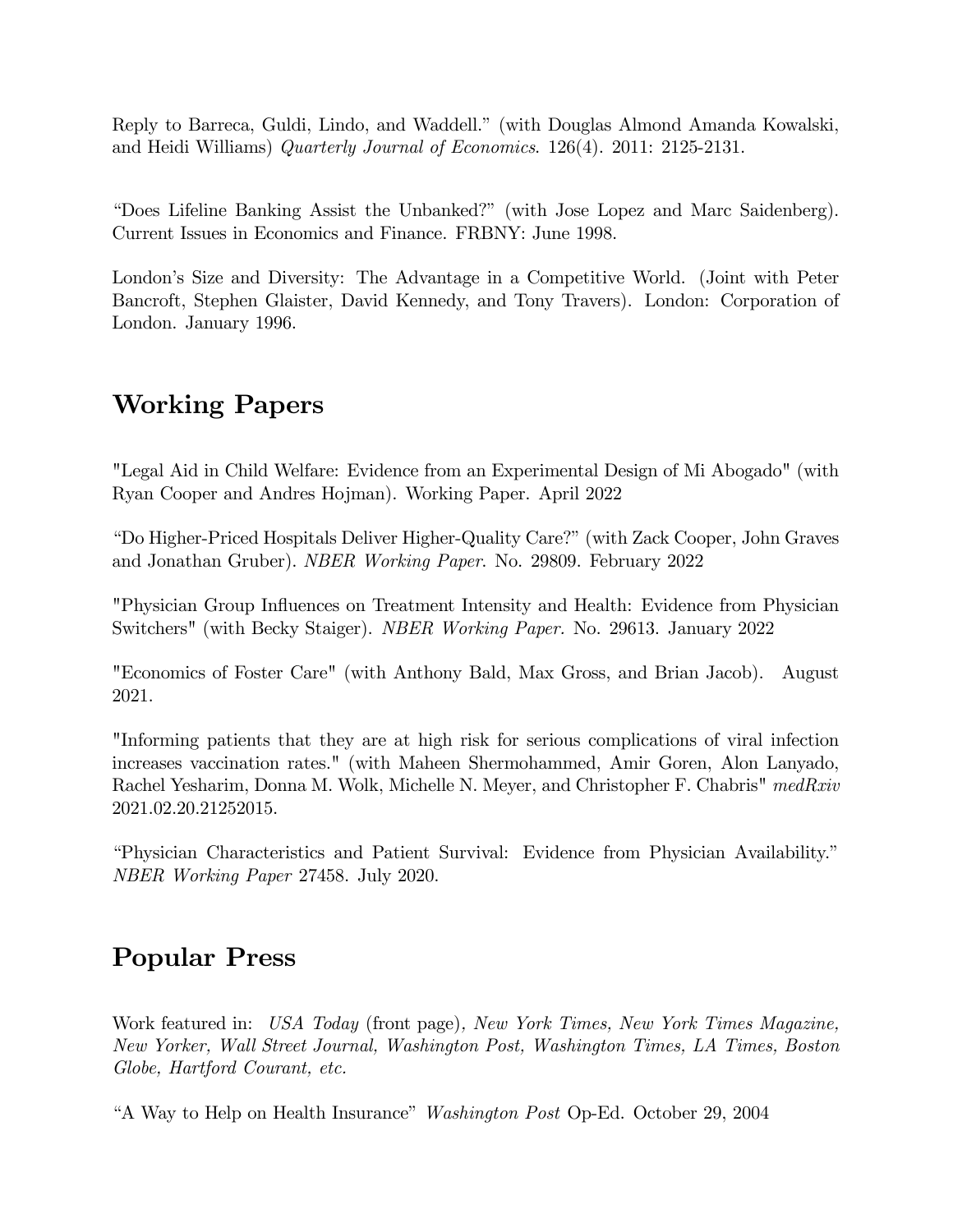"Risky Business: Cutting Health Costs" Boston Globe Op-Ed. October 11, 2009

"A Way Forward Toward Affordable, Quality Healthcare" The Hill December 9, 2016

# Funding

- 2019-2021 J-PAL HCDI Grant. Fresh Food Farmacy: A Randomized Controlled Trial, Co-PI
- 2019-2021 MIT Sloan Health Systems Grant. Fresh Food Farmacy: A Randomized Controlled Trial, Co-PI
- 2019-2021 Robert Wood Johnson Evidence for Action Grant. Fresh Food Farmacy: A Randomized Controlled Trial, Co-PI
- 2019-present NIH P30 Grant: NBER Roybal Center for Behavior Change in Health, Co-PI
- 2018-present NIH P01 Grant: Improving Health Outcomes for an Aging Population, Data Core Leader
- 2016-2019 NIH R01 Grant: Estimating Returns to Medical Care Spending (renewal), PI
- 2015-2020 NIH R01 A Randomized Controlled Trial of Health Care Hotspotting, Co-PI
- 2015-2020 Arnold Foundation Grant. Development Proposal Physician-Level Randomized Evaluations of Outpatient Radiology Decision Support
- 2015-2020 Arnold Foundation Grant. A Low-Cost Randomized Controlled Trial of a Child Abuse and Placement Prevention Program: Safe Families for Children, Collaborator
- 2017-2018 NIH P03 Grant: Pain Management for Opioid Tolerant Patients: A Randomized Controlled Trial Pilot
- 2016-2017 J-PAL HCDI Pilot Grant. Pain Management Options for Opioid Tolerant Patients: A Randomzied Controlled Trial
- 2015-2017 MIT Sloan Health Systems Grant. A Randomized Controlled Trial of Health Care Hotspotting, Co-PI
- 2014-2017 J-PAL HCDI Grant. Health Care Hotspotting: A Randomized Controlled Trial
- 2015 J-PAL HCDI Pilot Grant. Nutritional Supports for At-Risk Patients: A Pilot Survey in support of a Randomized Controlled Trial, Co-Investigator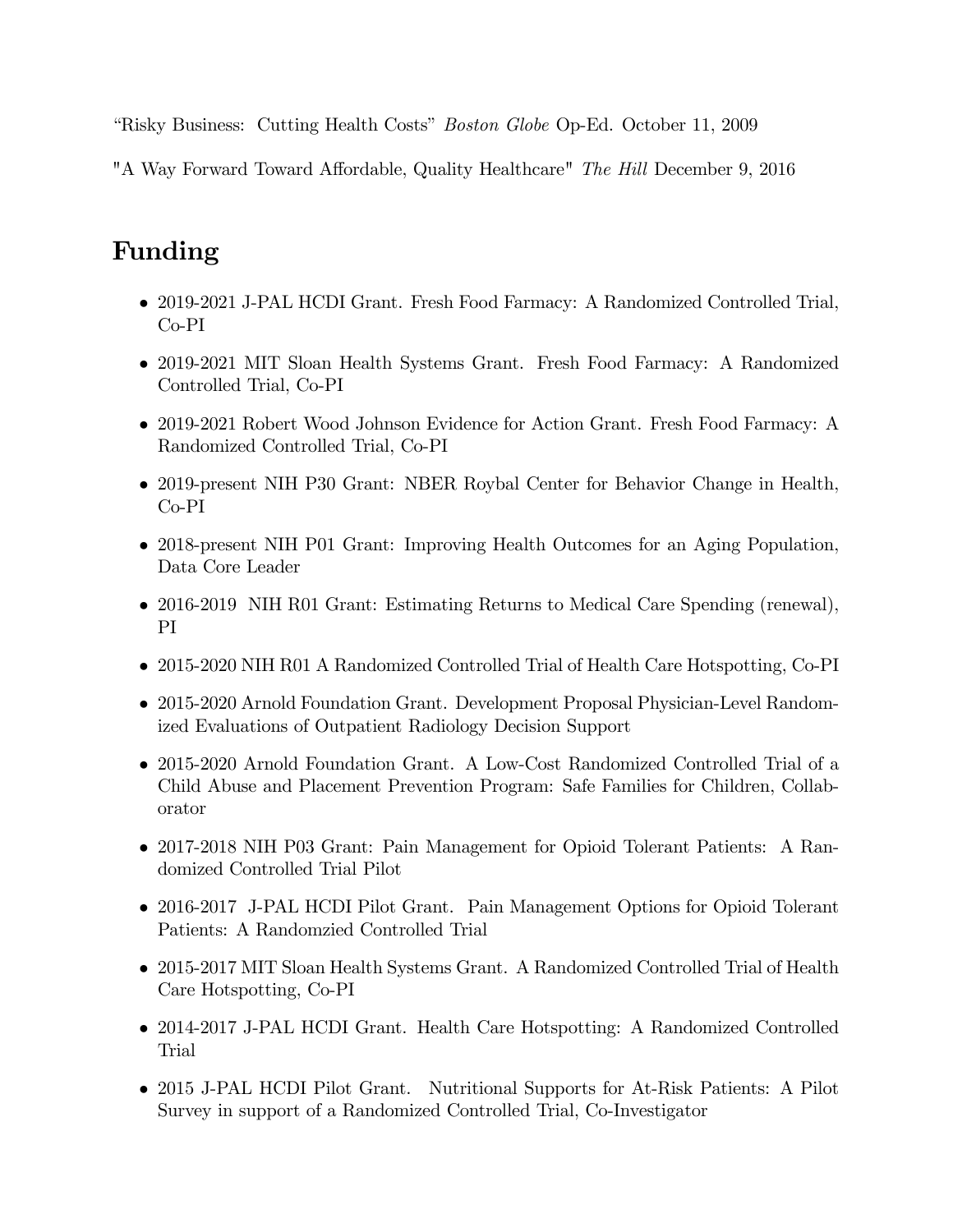- 2012-2015 NIH R01 Grant: Estimating Returns to Medical Care Spending, PI
- 2013 J-PAL pilot award for "Health Care Hotspotting: A Randomized Controlled Trial"
- 2012-2013 NIH R03 Grant. Returns to medical spending: Evidence from variation across physicians, Co-PI
- 2005-2012 National Science Foundation Grant. SES-0518757: Foster Care and Child Outcomes
- 2008 NBER/NIA Fellowship in Aging and Health Economics
- 2001-2002 Social Science Research Council Program on Philanthropy and the Nonprofit Sector
- 2001-2002 Scholl Fellowship for Child Welfare Research
- 2000-2002 Joint Center for Poverty Research Graduate Fellowship
- 2000-2001 Social Science Research Council Program in Applied Economics
- 1999-2002 University of Chicago Fellowship
- 1998-2002 Humane Studies Fellowship

#### Awards

- 2021 MIT Teaching with Digital Technology Award
- 2021 Excellence in Refereeing Award, AER: Insights
- 2018, 2017 and 2013 Excellence in Refereeing Award, American Economic Review
- 2014 National Council on Crime and Delinquency Baird Award for Outstanding Applied Research
- 2013 J-PAL pilot award for "Health Care Hotspotting: A Randomized Controlled Trial"
- 2011 Garfield Economic Impact Award
- 2011 KPMG Convention on Health Analysis and Management Prize for the Best Publication of the Year in Health Economics
- 2010 Healthcare Cost and Utilization Project (HCUP) Outstanding Article of the Year Award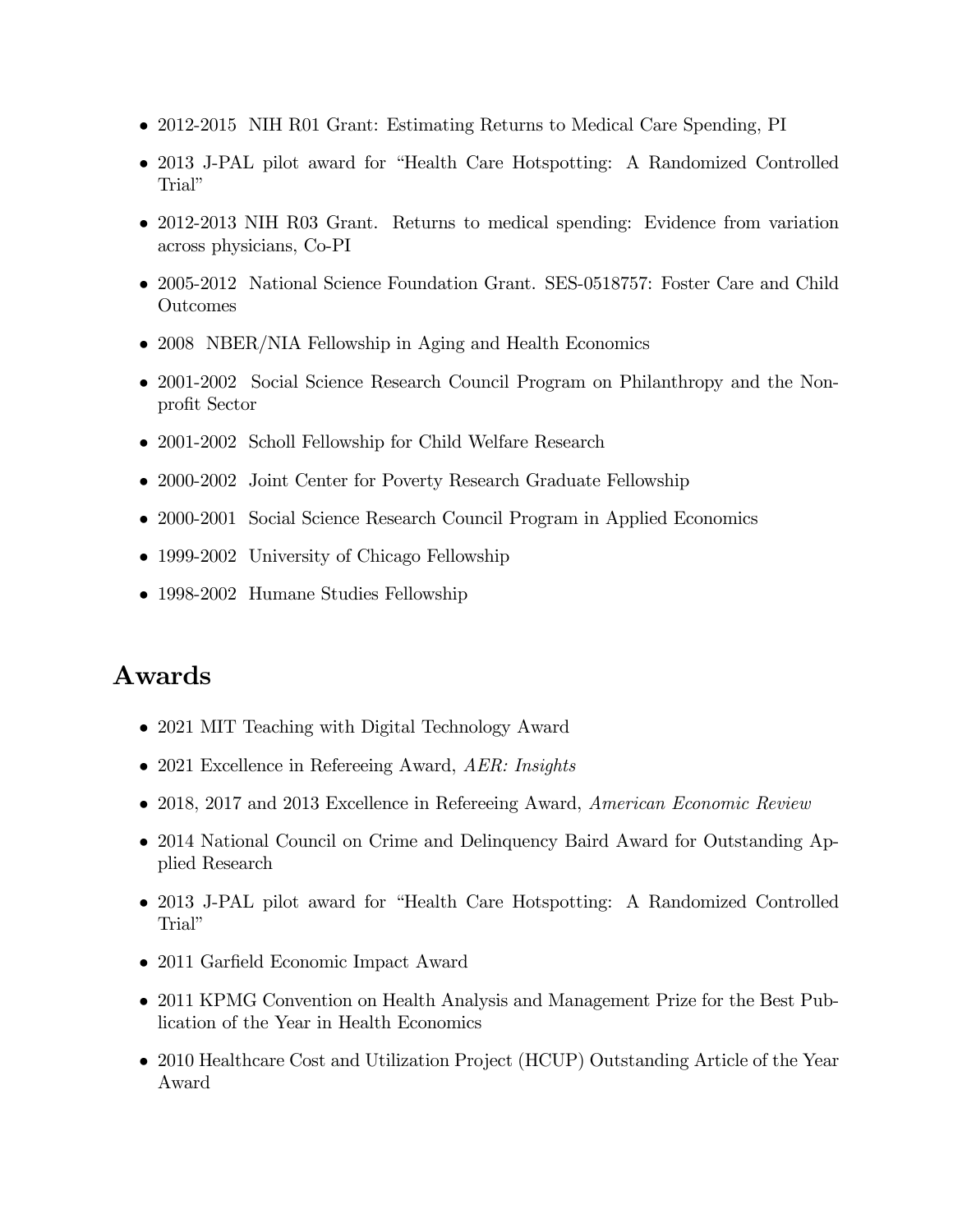#### Professional Activities & Affiliations

Co-Director, NBER Roybal Center for Behavior Change in Health, 2019-present

Co-Chair, Health Sector, Abdul Latif Jameel Poverty Action Lab (J-PAL), 2015-present

Co-Director, MIT Sloan Initiative for Health Systems Innovation, 2014-present

Research Associate, National Bureau of Economic Research, 2004-present

Scientific Advisor, The Ragnar Frisch Centre for Economic Research, University of Oslo, 2022-present

NBER Institutional Review Board Member, 2015-present

NBER CMS Data Technical Advisory Committee, 2017-present

Scientific Advisor, The Ragnar Frisch Centre for Economic Research, 2022-present

NBER Institutional Review Board Member, 2015-present

Economic Consulting, Global Economics Group, 2017-present

Editoral Board Member, American Economic Journal: Economic Policy, 2019-present

Co-Editor, Journal of Human Resources, 2012-2020

Co-Editor, Journal of Public Economics, 2012-2016

Member, PEPReC Technical Advisory Council Meeting, Veterans Administration, 2016-2019

Research Fellow, The Danish National Centre for Social research (SFI), 2013-2018

Faculty Associate, Chapin Hall Center for Children, University of Chicago. 2002-2010

Member, American Economics Association, American Society of Health Economists

Referee for: American Economic Review, Journal of Political Economy, Quarterly Journal of Economics, Review of Economics Studies, Econometrica, Economic Journal, Review of Economics and Statistics, Journal of Economic Literature, Journal of Public Economics,